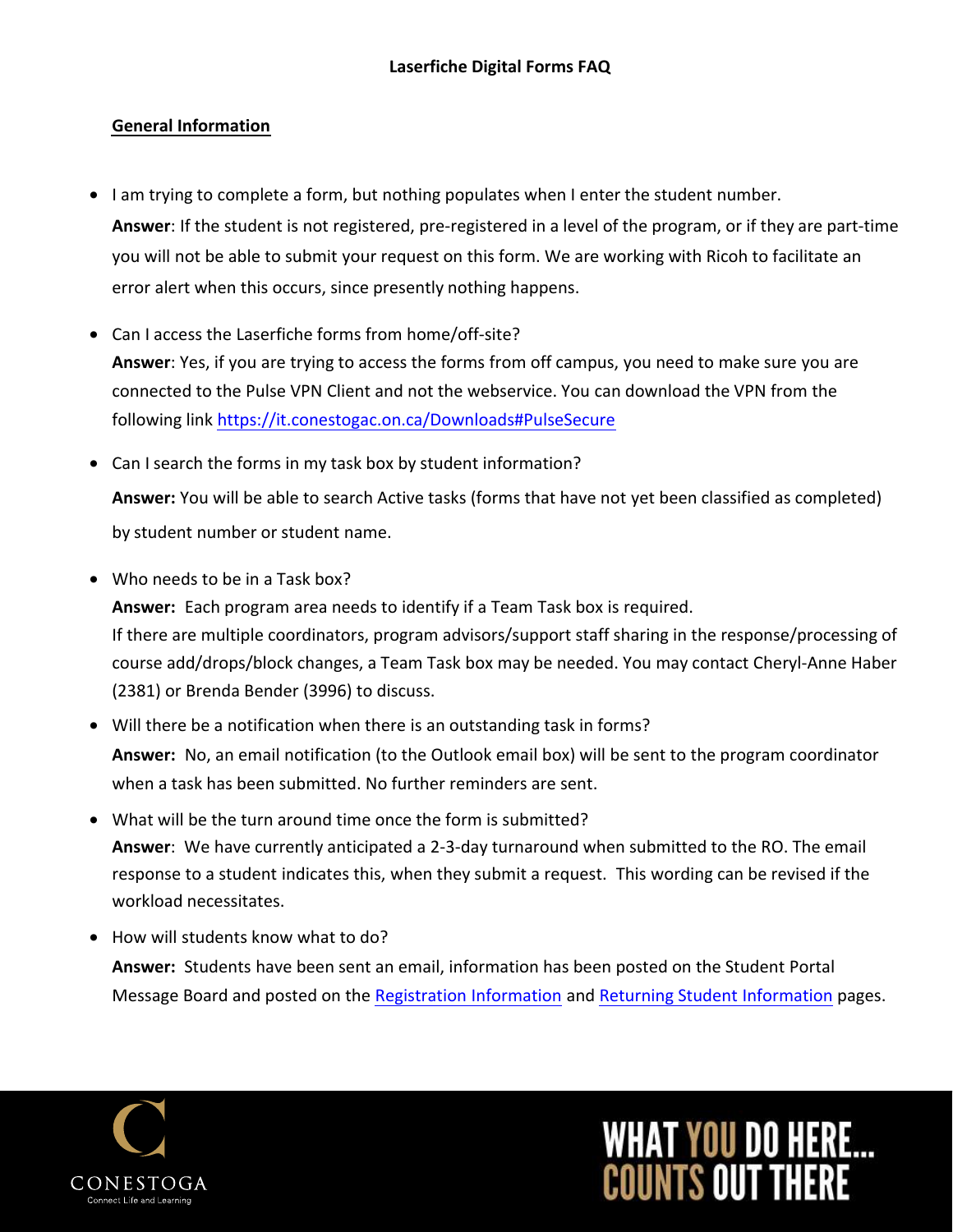- • How will the system know which program coordinator to send the notification to? **Answer:** Laserfiche is connected to SIS which allows the system to connect the student-to the program and the program–to the program coordinator (as identified through the curriculum system.)
- • Can tasks be started by one person and be completed by another? **Answer**: Yes – the person who assigned it to themselves must release/unassign it so that someone else in the task box can assign it to themselves.
- • Can coordinators be split by Campus? Can Guelph students go to Guelph coordinator? **Answer:** The submission of a request will be routed to the program coordinator as noted on the Program Coordinator listing. The list is maintained by Curriculum on SIS. A report may be generated on SIS by going to Reports/Curriculum Delivery Reports/Program Coordinators.
- • What is the current assignment list? What programs are currently mapped to what coordinators? Can this be sent out, so Schools can make necessary changes? **Answer:** The list being accessed is being maintained by Curriculum on SIS. It is found under Reports/ Curriculum Delivery Reports/Program Coordinators.
- • Can tasks be re-assigned once the process has started? **Answer:** This can be done by contacting Brenda Bender or Cheryl-Anne Haber to have the tasks reassigned as we are limited in our administrator accounts.
- • When will payment forms be released such as the transcript request form? **Answer:** All forms that require payment will be released when payment gateway issues have been resolved and testing is completed.
- • What forms can coordinators complete for students? **Answer:** Currently the only form Program Coordinators may initiate on behalf of a student is the Course Change Request.
- • Does the email notification contain a link to the forms or do we have to always access them through myConestoga?

 **Answer:** No. To access the forms, you must sign onto myConestoga/myCommunities/Registrar and click on the link in the lower left-hand panel.



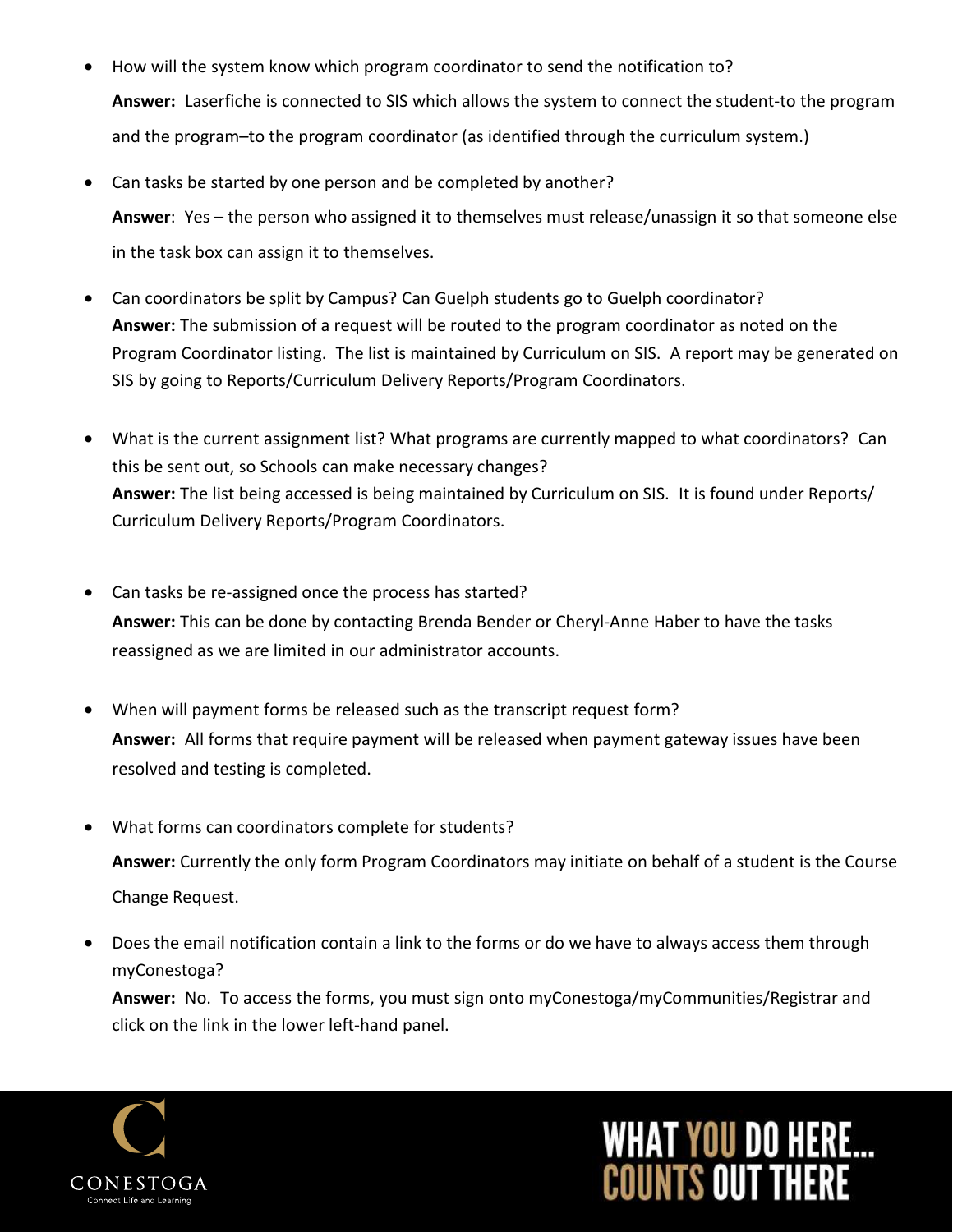• Instead of an email sent every time a request is placed, can a count on total # of items in task box at end of day be emailed out to faculty instead?

 **Answer:** Batching emails is not a possibility but with some detailed programming changes, the notification could be turned off for specific programs. This could possibly be put into place in the future depending on the feedback received once we have launched.

 $\overline{a}$ • When an email notification is sent to a student, does it go to their Conestoga Email or their personal email?

**Answer**: The email will go to the "default" email address.

#### **Course Change Request Form**

- • Who can modify and make changes to a class/section assigned to a student? **Answer:** A Course Change Request submitted by a student, certain attributes can be modified by a coordinator and chair such as: the block change, drop and add a course, force enrol, and timetable conflict – but only if it is available to the student.
- • If a program coordinator initiates a Course Change Request form on behalf of a student, will they be able to add a student to a course outside of the program?  $\overline{a}$  within the program and semester if there is room in the course section. **However**, if a program coordinator needs to register a student in a course outside of the program design, select one of the available courses from the list then use the comment section to explain your request. (*we are working on a better solution to this*) **Answer:** The short answer is no, the courses that will be displayed will be all the courses available
- How do I indicate a lab change?

 **Answer**: Indicate that you are adding a course and select the correct course code. In the comments sections, specify that it is a lab change: 'change from lab 1 to lab 2'.

 • What determines whether a block is full and in what circumstance would the student submit a request? **Answer:** The availability of space in a block is determined by SIS (enrolment in program). If the program allows the portal functionality of 'Change Block' (as noted on the Program Definition Screen under Portal Setup) a student may do so through the student portal. If a student cannot change their block through the student portal, they may complete a Course Request Change form to request a change.

\*\*The program coordinator can ask for the change.



# **WHAT YOU DO HERE...**<br>COUNTS OUT THERE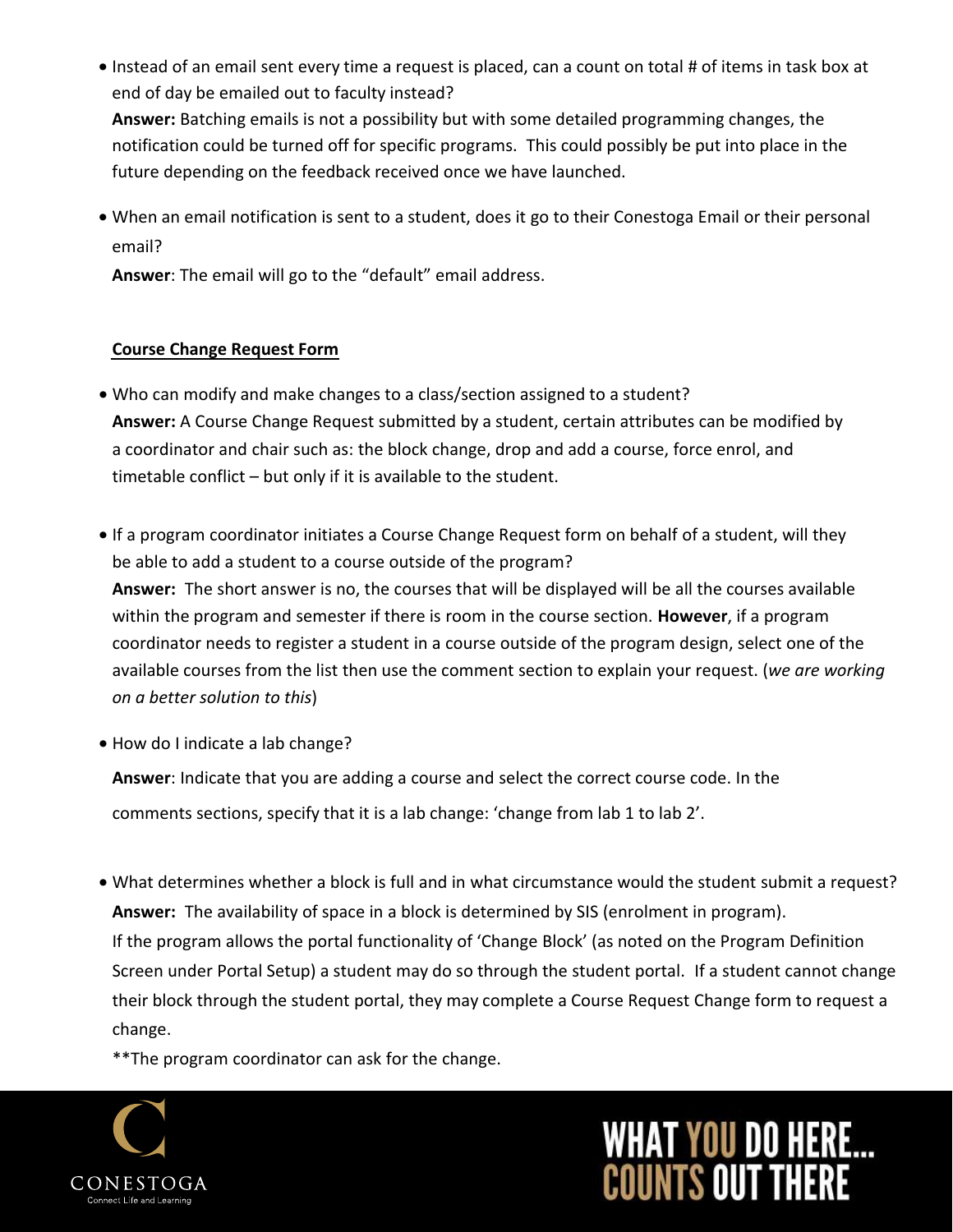- • Will the program coordinator of the program know if a GEN ED course is dropped? **Answer:** No, if a student submits a request to add or drop a general education elective, the request will be forwarded to the Liberal Studies office for review. The student's program coordinator is not notified.
- Can all course additions/drops be done on one form?

**Answer:** Yes, there is enough space for course addition and drop to be done.

• How do we force enrol to a full class?

 Coordinator who will either approve or deny the request. (SIS should be verified to see whether there is space in the course.) If the request is approved and submitted to the Registrar's Office, the student will be registered. **Answer:** The submission of a Course Change Request will be routed directly to the Program

 If there is a request for a 'force enrol' or timetable conflict, the process is routed to the Chair of the program for approval.

### **Withdrawal Form**

• How does a student access the withdrawal form?

 Forms." Note: If a student has been discontinued, the form will not be accessible to the student. **Answer:** The student must login to their Student Portal, go to the "Services" tab and then select "My

 $\overline{\phantom{a}}$ • When a student withdraws, is the student's reason noted in the email sent to the coordinator?<br>example in the conditional set of the student's reason in the condition of the condition of the condition of t information (the form) provided by the student will be emailed to the student's program coordinator which will include the reason provided by the student. **Answer:** The student withdrawal form is submitted directly to the Registrar's Office. A copy of the

# **Grade Change Form**

• Why can I enter grade changes for some students but not others?

 **Answer:** If the student is enrolled in the course under Part-Time Studies (not in a cohort) you will not be able to submit your grade change request on this form. We are working with Ricoh to facilitate an error alert when this occurs, since presently nothing happens. In this situation, please complete the paper *Marks Change* Form and submit to the Registrar's Office.